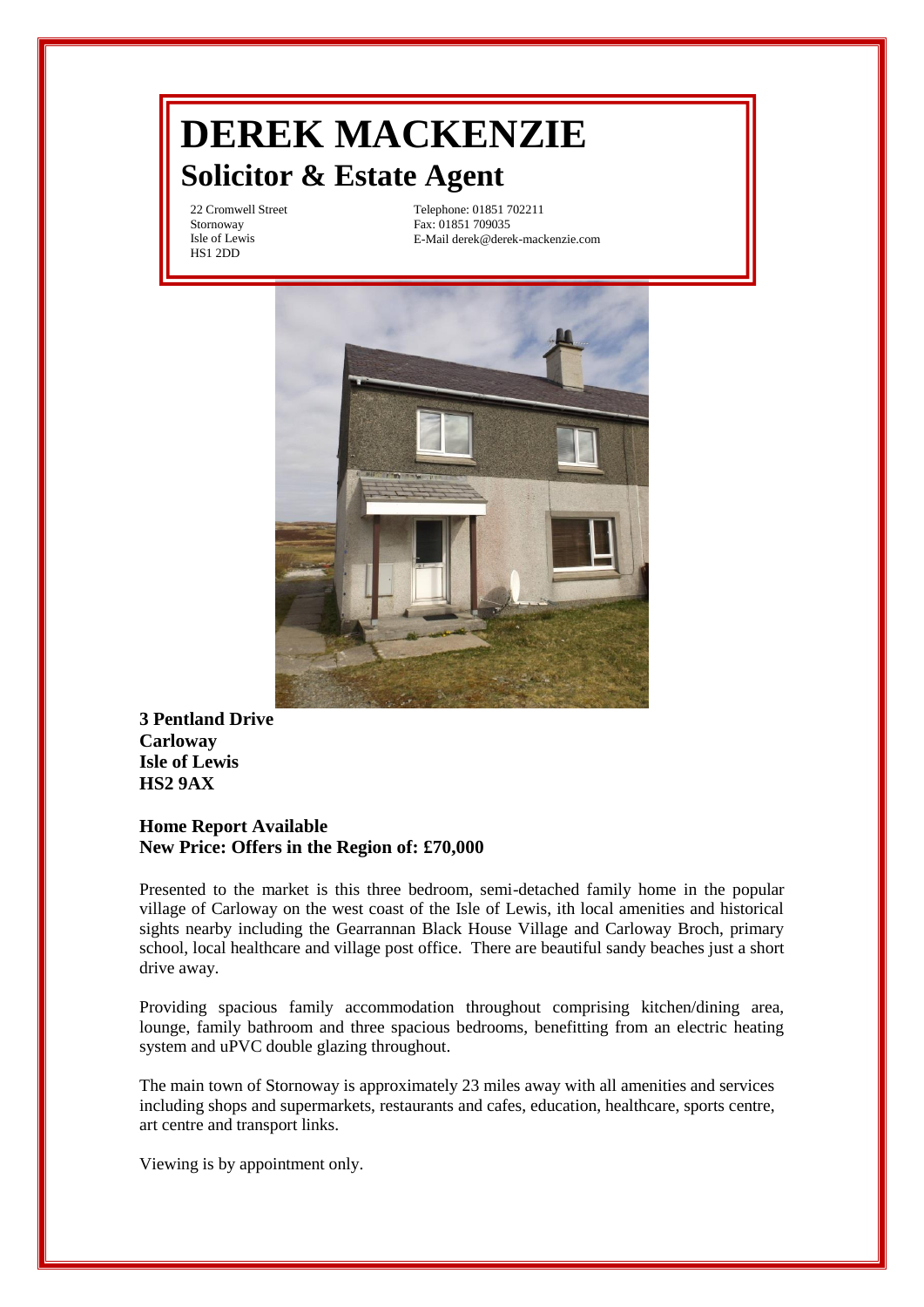# **Accommodation**

# **Kitchen/Dining Area**









Lounge **Lounge**





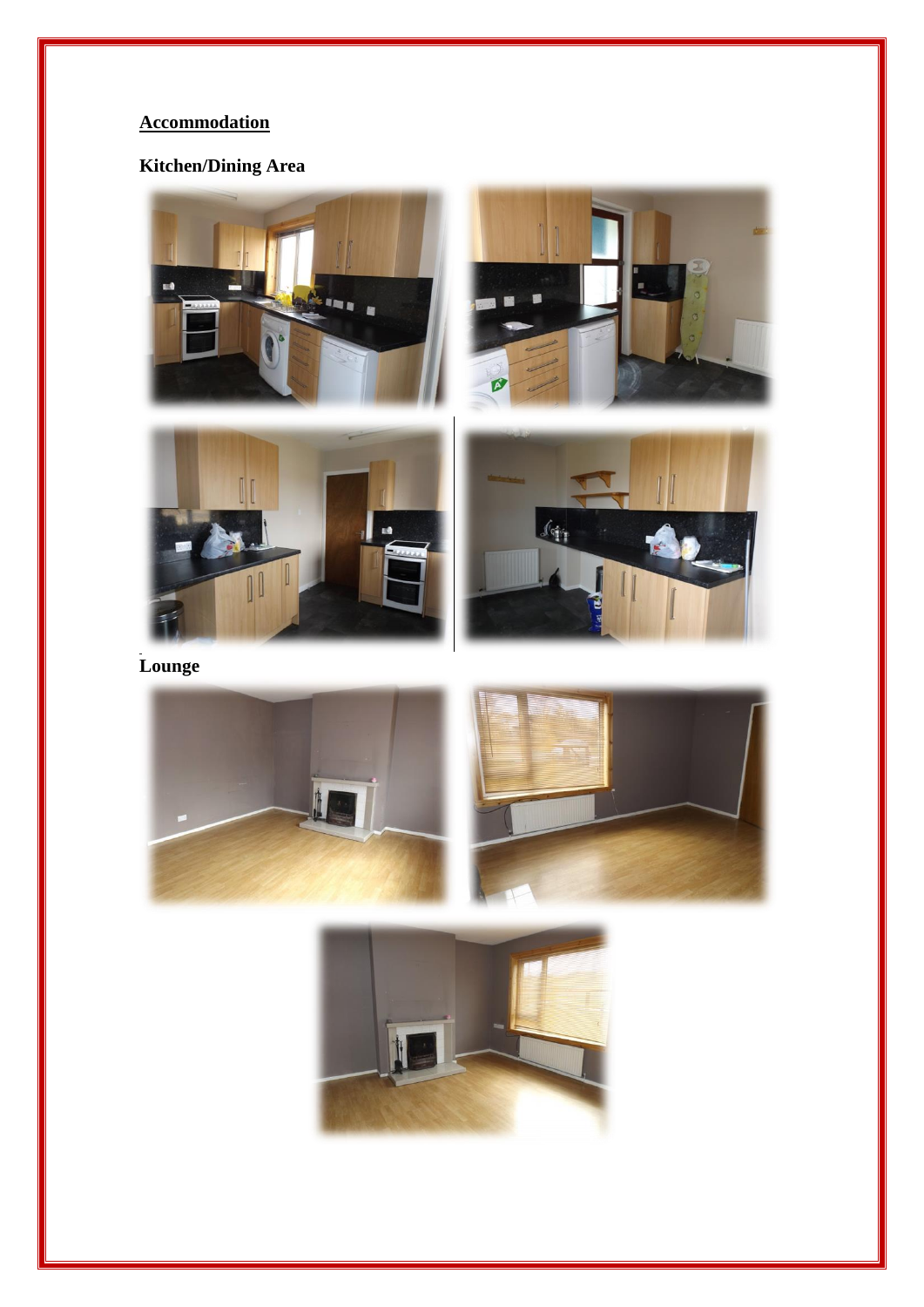

**Bedroom 1**





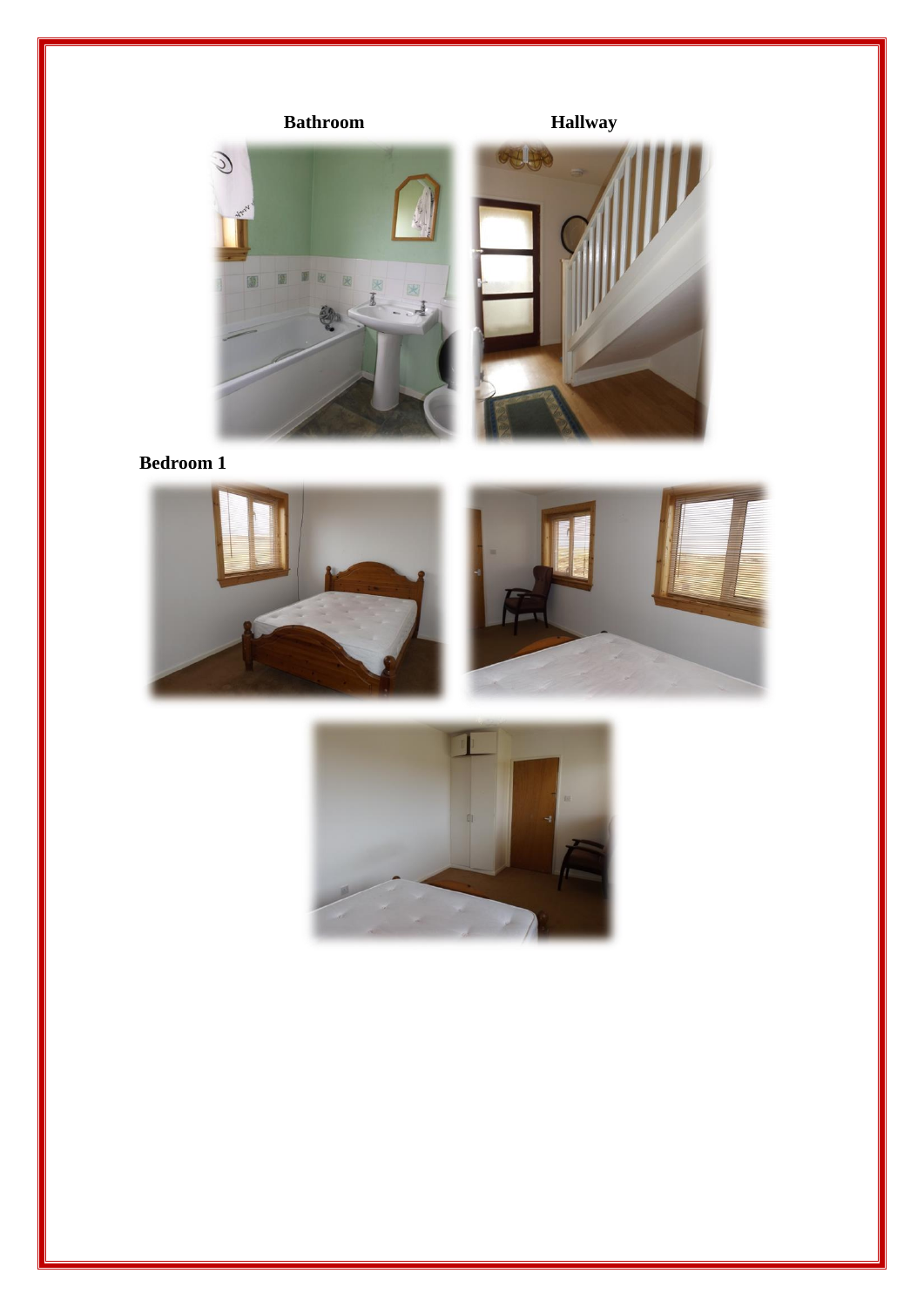## **Bedroom 2**





**Bedroom 3**



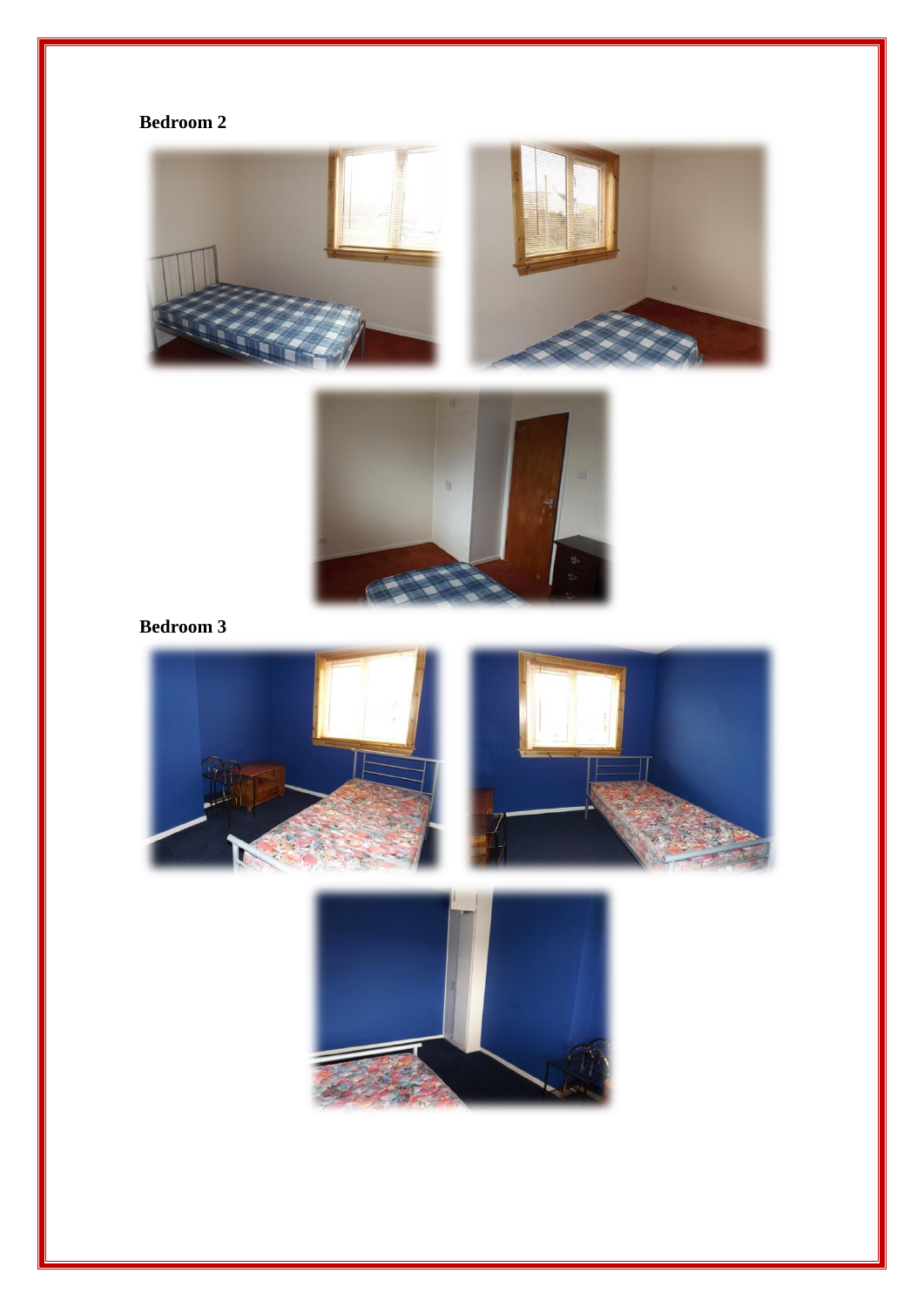#### **Accommodation Details**

#### **Kitchen/Dining Area – 4.67m x 2.68m**

Bright, modern kitchen with pine effect fitted wall and floor units with black work surfaces and a respatex splash-back. Four ring ceramic hob and multi-functional grill/oven. Stainless steel sink and plumber for washing machine. Strip-lighting, radiator and tile effect laminate flooring.

### **Rear Entrance – 1.56m x 0.86m**

Rear obscured door and wood effect laminate flooring.

#### **Lounge – 4.62m x 3.78m**

Bright lounge with front window, open fire with traditional tiled surround, TV and BT sockets, radiator and wood effect laminate flooring.

### **Bathroom – 1.94m x 1.69m**

Bathroom with white suite comprising W.C., wash hand basin, bath with mixer tap and shower head attachment with a decorative tiled surround. Side obscured window, radiator ad tile effect laminate flooring.

#### **Hallway/Stairway/Landing**

Light hallway with built in storage cupboard, under stair storage, radiator and wood effect laminate flooring. Stairway with fitted carpet and wood railing leading onto landing. L-shaped landing with side window, built in storage space and fitted carpet.

#### **Bedroom 1 – 4.66m x 2.73m**

Bright bedroom with two rear windows, fitted wardrobe, radiator and fitted carpet.

#### **Bedroom 2 – 3.80m x 2.73m**

Bright bedroom with front window, fitted wardrobe and fitted carpet.

#### **Bedroom 3- 3.80m x 2.53m**

Bright bedroom with front window, fitted wardrobe and fitted carpet.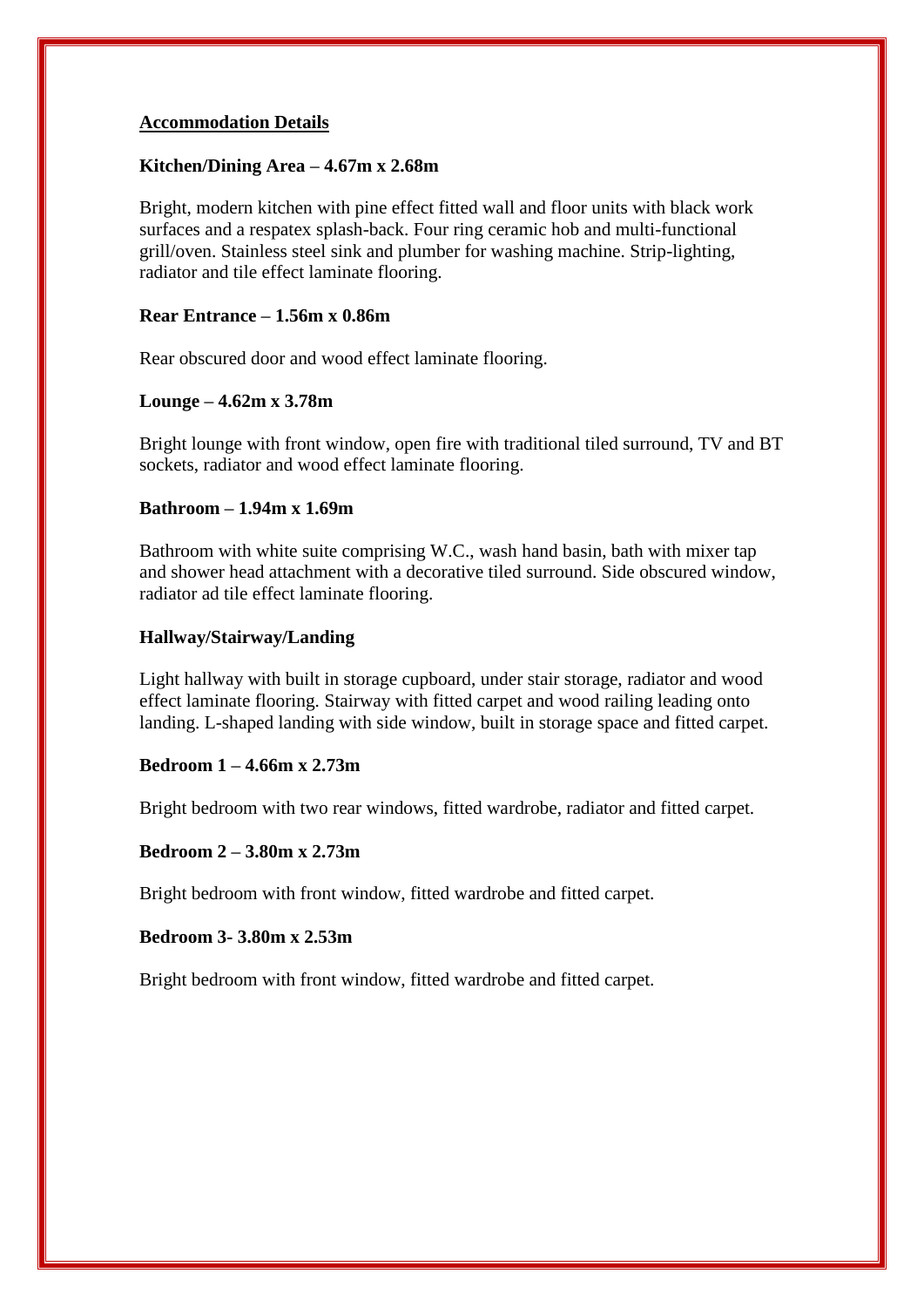#### **External**



### **Additional Information**

EPC Rating: Band E.

The foregoing particulars of sale are to be used as a guide only. No details are guaranteed and all measurements are approximate and are intended for general guidance only. We have not tested any services, equipment or appliances in the property and we advise prospective purchasers to commission their own survey or service reports before finalising their offer to purchase.

THESE PARTICULARS ARE ISSUED IN GOOD FAITH BUT DO NOT CONSTITUTE REPRESENTATIONS OF FACT OR FORM PART OF ANY OFFER OR CONTRACT.